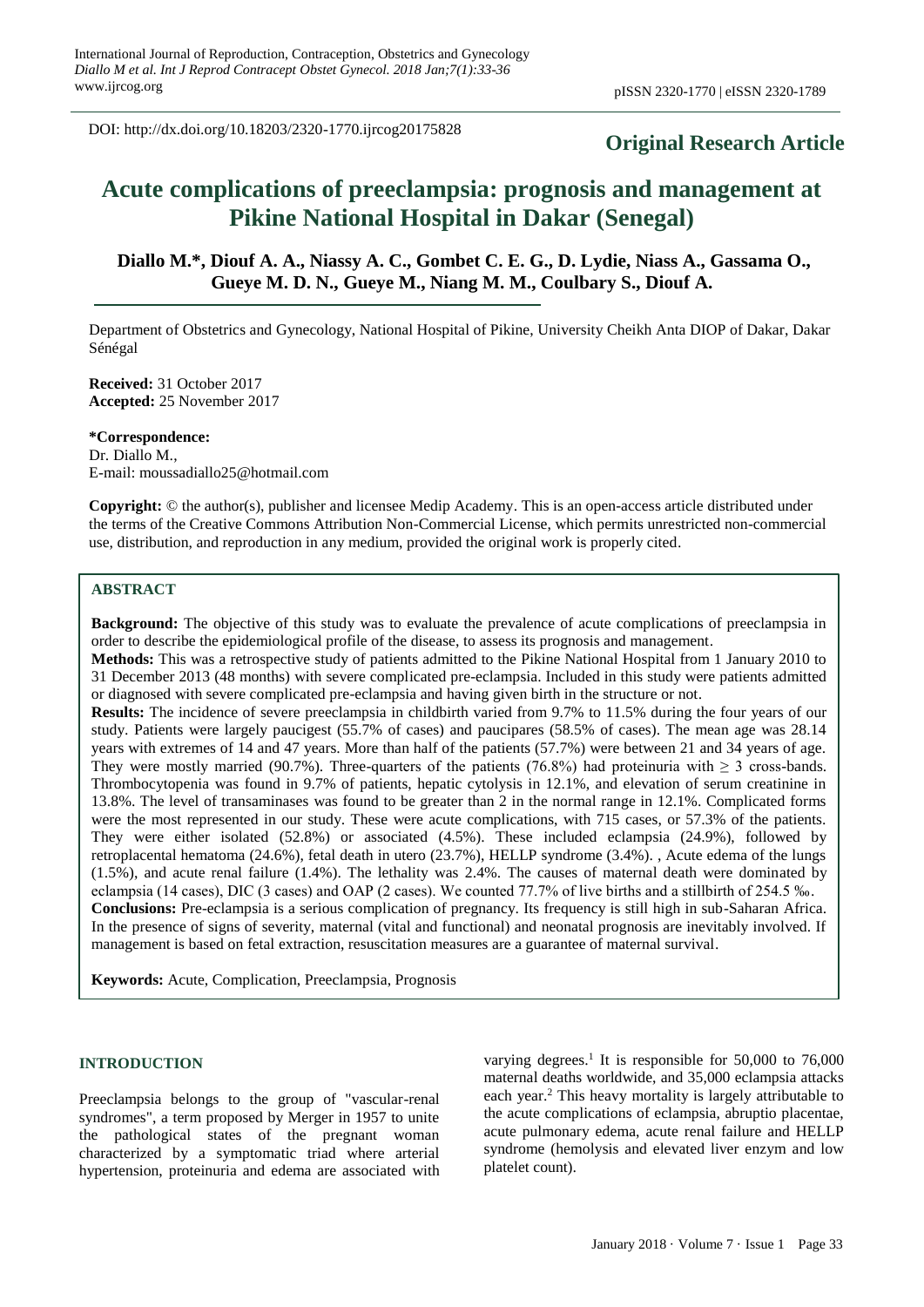With the exception of the eclampsia crisis, it is very difficult to prevent the occurrence of other complications by effective therapy. In Africa, the situation is and remains dramatic because of the low level of health coverage of populations, especially pregnant women; this results in an increase in the rate of severe and complicated forms. We report here the results of a study conducted in a hospital III level in the suburbs of Dakar on a population of 1248 cases of severe preeclampsia. The objective of this study was to evaluate the prevalence of acute complications in patients with a complication of preeclampsia in order to describe the epidemiological profile and to assess the prognosis and management.

#### **METHODS**

Present study took place in the Department of Gynecology-Obstetrics of the National Hospital of Pikine which has a maternity level III in the suburbs of Dakar. This was a retrospective study of patients admitted to the Pikine National Hospital from January 1, 2010 to December 31, 2013 (48 months) with severe preeclampsia. Included in this study were all patients admitted for severe preeclampsia who gave birth in the structure and who had one of the following acute complications: eclampsia crisis, abruptio placentae, HELLP syndrome, disseminated intravascular coagulation, acute pulmonary edema, acute renal failure and fetal death in utero. Patients who had not given birth (admitted during pregnancy) and those whose medical records were incomplete were not included. The data was captured and analyzed with Sphinx Plus software version 4.5, SPSS and Excel 2007. The statistical test used for the comparison of proportions was Chi-square. The threshold of significance was set at 0.05 ( $p = 0.05$ ). We obtained the following results.

#### **RESULTS**

During the study period (January 1, 2010 to December 31, 2013) 1248 cases of severe preeclampsia were recorded out of a total of 1,175 deliveries, a prevalence of 10, 6%. The incidence of severe preeclampsia compared to deliveries ranged from 9.7% to 11.5% during the four years of present study.

## **Table 1: Distribution of patients by type of complication.**

| <b>Complications</b>  | Number $(n)$ | $\frac{1}{2}$ |
|-----------------------|--------------|---------------|
| Eclampsia             | 311          | 24.9          |
| Abruptio placentae    | 307          | 24.6          |
| Fetal death           | 296          | 23.7          |
| <b>HELLP</b> syndrom  | 43           | 3.4           |
| Acute pulmonary edema | 19           | 1.5           |
| Kidney failure        | 18           | 14            |

The majority of patients (90.1%) came from the suburbs of Dakar. The average gestity was 3.1 with extremes of 1 and 12; the average parity was 2.9 with extremes of 1 and

12 as well. They were largely paucigest (55.7% of cases) and pauciparous (58.5% of cases). The average age of our patients was 28.14 years with extremes of 14 and 47 years. More than half of the patients (57.7%) were between 21 and 34 years old. They were mostly married  $(90.7\%)$ .

#### **Table 2: Relationship between patient age and complications.**

|                          | Age $<$ 35                  | Age <sub>235</sub> |       |
|--------------------------|-----------------------------|--------------------|-------|
| <b>Complications</b>     | <b>vears</b><br>$N=951$ (%) | <b>vears</b>       | p     |
|                          |                             | $N=297(%)$         |       |
| Eclampsia                | 273 (28.7)                  | 38 (12.8)          | 0.012 |
| Abruptio placentae       | 215(22.6)                   | 92 (31)            | 0.039 |
| Fetal death              | 207(21.8)                   | 89 (30)            | 0.067 |
| HELLP syndrom            | 29(3)                       | 14(4.7)            | 0.093 |
| Acute pulmonary<br>edema | 11(1.1)                     | 8(2.7)             | 0.017 |
| Kidney failure           | 10(1)                       | 8(2.7)             | 0.089 |

The majority of patients (82.4%) had no known medical history. Obesity was the most common antecedent (10.9%), followed by hypertension (5.7%). Anemia was very commonly found in our population with more than a third of our patients  $(36.2\%)$  who had hemoglobin ˂11g/dl. Severe thrombocytopenia <100,000/ml was found in 121 patients, i.e. 9.7%. Three-quarters of the patients (76.8%) had proteinuria with strips  $\geq$ 3 crosses. Thrombocytopenia was found in 9.7% of patients, hepatic cytolysis in 12.1% of cases, and elevated serum creatinine in 13.8%. Transaminase levels were found to be greater than 2 normal in 12.1% of patients. Hyperuricemia was found in 12.8% of patients and acute renal failure was present in 13.8% of patients.

#### **Table 3: Link between anemia and complications.**

| <b>Complications</b>     | Anémia         | <b>Without anemia</b> | $\mathbf{D}$ |
|--------------------------|----------------|-----------------------|--------------|
| Eclampsia                | 87             | 224                   | 0.001        |
| <b>HELLP</b> syndrom     | 29             | 14                    | 0.03         |
| Abruptio<br>placentae    | 228            | 79                    | 0.007        |
| Kidney failure           | 13             | 5                     | 0.06         |
| Acute pulmonary<br>edema | 1 <sub>0</sub> | 9                     | 0.7          |
| Fetal death              | 177            | 119                   |              |

Acute complications were found in 715 cases, or 57.3% of patients. They were either isolated (52.8%) or associated with other complications (4.5%). This was eclampsia (24.9%), followed by abruptio placentae (24.6%), in utero fetal death (23.7%), and HELLP syndrome (3.4%), acute pulmonary edema (APE) (1.5%), and acute renal failure (1.4%). Age  $\geq$  35 years was found as a risk factor associated with abruptio placentae ( $p =$ 0.039), and APE ( $p = 0.017$ ). Eclampsia was statistically more common in patients younger than 35 years of age (p  $= 0.012$ ). Most complicated forms were significantly more frequent in patients with no history of chronic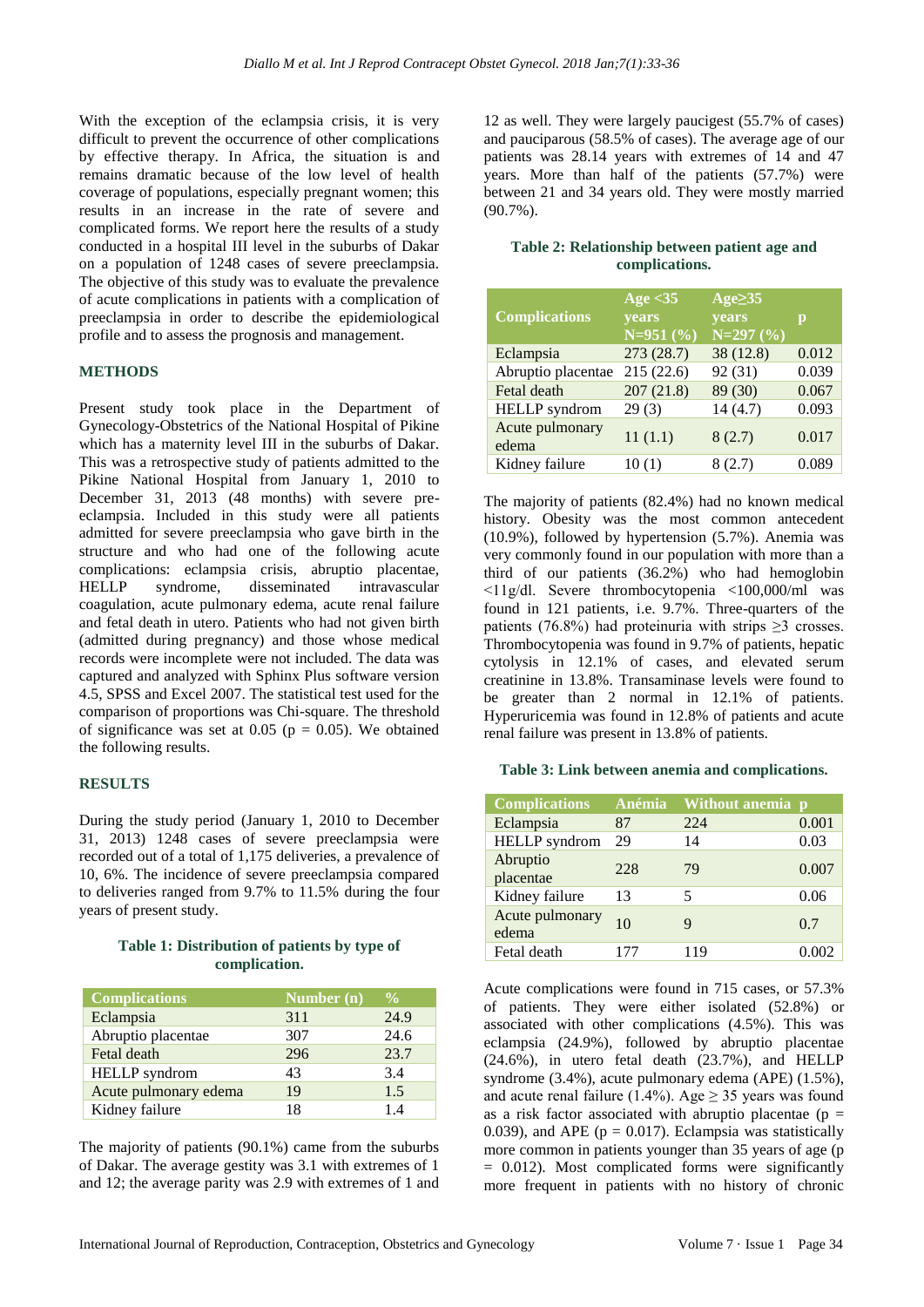hypertension. These are eclampsia ( $p = 0.019$ ), abruptio placentae ( $p = 0.04$ ), HELLP syndrome ( $p = 0.026$ ) and in utero fetal death ( $p = 0.04$ ). There was no significant relationship for kidney failure ( $p = 0.45$ ) and APE ( $p =$ 0.29). Eclampsia ( $p = 0.026$ ) and HELLP syndrome ( $p =$ 0.01) were more frequent in patients with blood pressure (BP)  $\geq$ 16 / 11cmHg. abruptio placentae (p = 0.007) and in utero fetal death ( $p = 0.01$ ) were more frequent for blood pressure ˂16 / 11cmHg. There was no link between the severity of hypertension and other complications (renal failure and APE). The presence of anemia  $\leq 11$  g/dl was statistically associated with complications such as abruptio placentae ( $p = 0.007$ ), HELLP syndrome ( $p =$ 0.03) and fetal death ( $p = 0.002$ ). The total lethality was 2.4%. The causes of maternal death were dominated by eclampsia (14 cases), Disseminated intravascular coagulation (DIC) (3 cases) and APE (2 cases). We accounted for 77.7% of live births and a stillbirth of 254.5%.

|                    |  |  |  | Table 4: Relationship between severe hypertension |
|--------------------|--|--|--|---------------------------------------------------|
| and complications. |  |  |  |                                                   |

| <b>Complications</b>     | <b>Blood</b><br>pressure<br>$\geq 160/110$<br>mmHg | <b>Blood</b><br>pressure<br>$<$ 160/110<br>mmHg) | p     |
|--------------------------|----------------------------------------------------|--------------------------------------------------|-------|
| Eclampsia                | 204                                                | 107                                              | 0.026 |
| <b>HELLP</b> syndrom     | 30                                                 | 13                                               | 0.01  |
| Abruptio placentae       | 119                                                | 188                                              | 0.007 |
| Kidney failure           | 15                                                 | $\mathcal{D}_{\mathcal{L}}$                      | 0.3   |
| Acute pulmonary<br>edema | 15                                                 | 4                                                | 0.2   |
| Fetal death              | 114                                                | 152                                              | 0.01  |

#### **DISCUSSION**

Acute complications of severe preeclampsia are severe and sometimes fatal. Complications were quite common in our study (57.3% of cases). These were, in order of frequency, eclampsia (24.9%), abruptio placentae  $(24.6\%)$ , fetal death  $(23.7\%)$ , and HELLP syndrome  $(3.4\%)$ , APE  $(1.5\%)$ , and kidney failure  $(1.4\%)$ . These different complications were either isolated (52.8%) or associated (4.5% of cases). Sene [3] reported that the complicated forms were in order of decreasing frequency abruptio placentae (18.8%), eclampsia (11.2%), kidney failure (10.6%), HELLP syndrome (4.4%) and APE (1.8%).<sup>3</sup> Tchaou [4] listed in his series, 31.1% seizures; abruptio placentae in 3.8% of cases; APE, kidney failure and HELLP syndrome in 2.9%, 1.9% and 0.9% of cases, respectively. 4

Koual reported 15% HELLP syndrome and 1% abruptio placentae.<sup>5</sup> They occur most often in the absence of diagnosis and early management although some of them are unpredictable. Indeed, only the eclampsia crisis can be prevented effectively by the administration of magnesium sulphate in the presence of neurological signs of gravity (eclampsism). 6 It is responsible for heavy maternal and neonatal mortality, accounting for 50% of all maternal deaths and 7.1% of intrapartum deaths and neonatal deaths. These rates are much higher than those of developed countries where mortality is practically nil. The pathophysiology of eclampsia is still incompletely known. 7,8 Vasogenic edema, or later reversible leucoencephalopathy syndrome, is currently the pathophysiological hypothesis generally accepted. 9,10 It is currently accepted that a rapid increase in blood pressure is a major risk factor for eclampsia by overcoming selfregulation mechanisms. $11$  In the vast majority of cases, pre-eclampsia is preceding its occurrence with a rapid onset of signs of severity. However, some authors have described authentic outbreaks of eclampsia, without preeclampsia.12,13 This further corroborates the vasogenic theory and the lack of adequate control of blood pressure. His mortality is linked to cerebral edema and the possible occurrence of stroke. For all of our patients, magnesium sulfate was the only anticonvulsant used.

The abruptio placentae in present study was the most common and lethal maternal complication for fetuses. Isolated, he was responsible for 22.3% maternal mortality and a specific fetal and neonatal lethality of 56.8%. It was most likely related to the presence of severe hypertension  $(p = 0.007)$ . This complication was the most complicating cause of secondary anemia and acute renal failure in our population. It was also found in patients under 35 years of age ( $p = 0.007$ ). Delivery mode was caesarean section in 95% of these patients. In addition, we found an association of complications in 56 patients. Three of these patients eventually died in a multi-organ failure chart.

#### **CONCLUSION**

Preeclampsia is a serious complication of pregnancy. Its frequency remains high in sub-Saharan Africa. In the presence of signs of severity, the maternal (vital and functional) and neonatal prognosis are unavoidably at stake. If management is based on fetal extraction, resuscitation measures are a guarantee of maternal survival.

*Funding: No funding sources Conflict of interest: None declared Ethical approval: The study was approved by the Institutional Ethics Committee*

#### **REFERENCES**

- 1. Merger R, Levy J, Melchior J. Anatomy and physiology of the egg. Accuracy of obstetrics.  $5<sup>th</sup>$  ed. Paris, Masson;1985:3-71.
- 2. Winer N, Tsasaris V. Knowledge study: therapeutic management of preeclampsia. J Gynecol Obstet Biol Reprod. 2008;37:5-15.
- 3. Sene M. Contribution to the management of severe preeclampsia at the Pikine National Hospital. About 160 cases. Memory Gyneco Obstet Dakar. 2011;366.